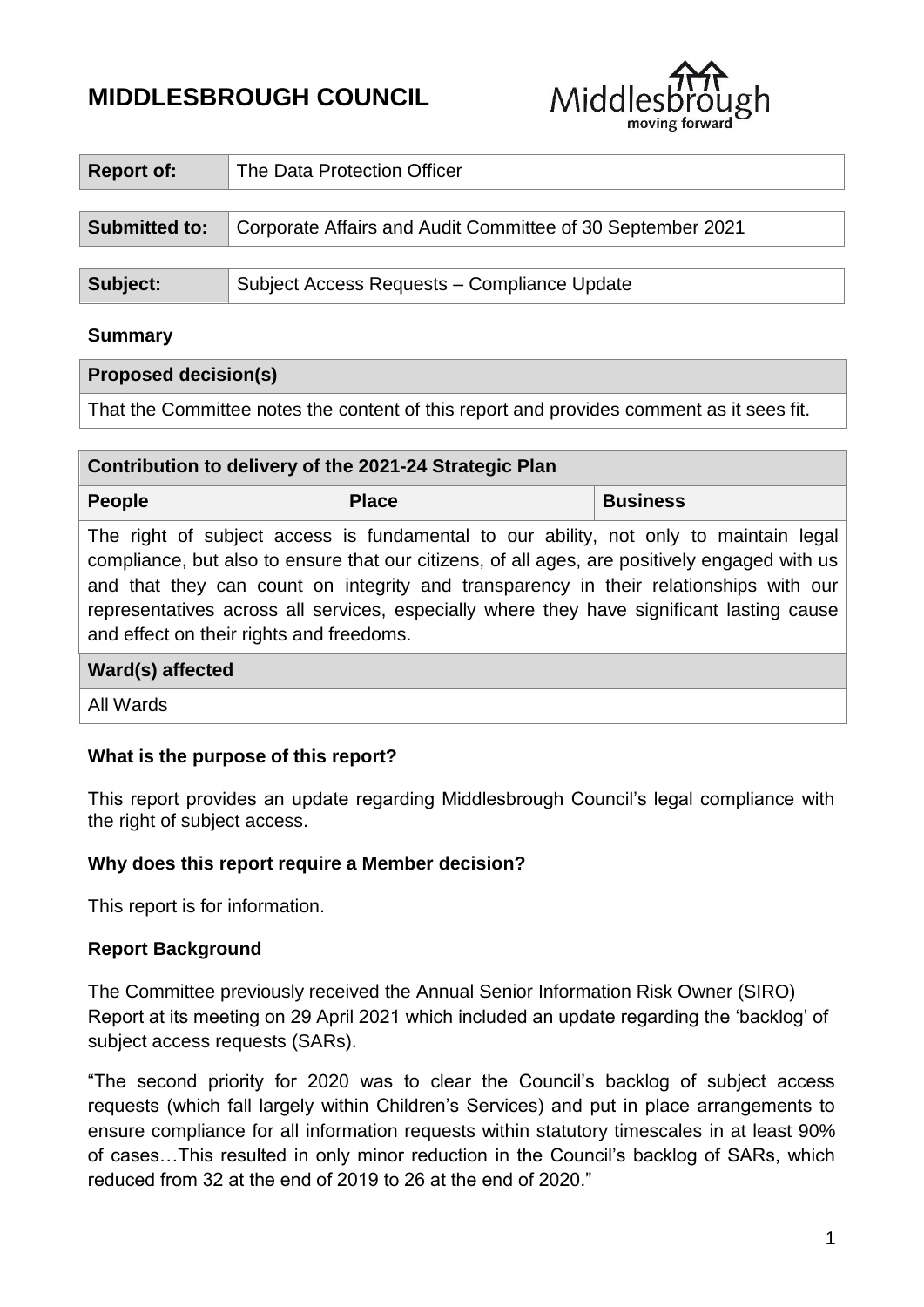Since the last update to the Committee, the temporary post in the Children's Services department has been put on a more permanent footing within the Medium Term Financial Plan. The effect of that role, and the existing post dedicated to historical Children's Services SARs, has resulted in a reduction of the backlog of cases received prior to 2021 to 10 within that department.

A small number of these cases are awaiting 'life story work' to be provided by the Children Looked After Service to ensure that those requestors receive the information they have asked for but with the right level of pastoral support and explanation about their time in care. The other requests are taking a significant amount of time to process due to the nature of those cases – some of whom have spent a significant number of years in care. In one example there is in excess of 650 files totalling 6,000 pages, all of which must be reviewed and redacted to comply with the data protection legislation. The requestors in those cases are aware of the reasons for the delays and are content to receive the information in a number of partial responses as the work progresses.

The Committee should also note that a further 56 SARs were received by the Children's Services department in 2021 so far, 42 of which have been responded to. In total, the current number of open SARs in the department is 24, with 17 of those being overdue.

#### **What decision(s) are being asked for?**

That the Committee notes the content of this report and provides comment as it sees fit.

#### **Why is this being recommended?**

To assist the Committee with its responsibilities of keeping the Council's arrangement for Corporate Governance under review.

#### **Other potential decisions and why these have not been recommended**

This report responds to a request from the Committee to provide an update on this subject.

## **Impact(s) of recommended decision(s)**

#### *Legal*

The UK General Data Protection Regulation 2016 and Data Protection Act 2018 impose duties on the local authority as a data controller to respond to certain rights of the data subject including the right of access. Failure to adequately respond to these requests within the statutory timescales can lead to enforcement action from the Information Commissioner's Office (ICO) - the UK information rights regulator. In addition, the deliberate alteration of data after the receipt of a subject access request is a recordable criminal offence.

## *Financial*

Although the ICO has a number of enforcement options available to it, the maximum monetary penalty that can be issued against the Council is at the 'tier 2 level' of up to £17.5 million. These penalties are payable by the data controller, regardless of their sector or organisation type, and cannot be paid from insurance funds.